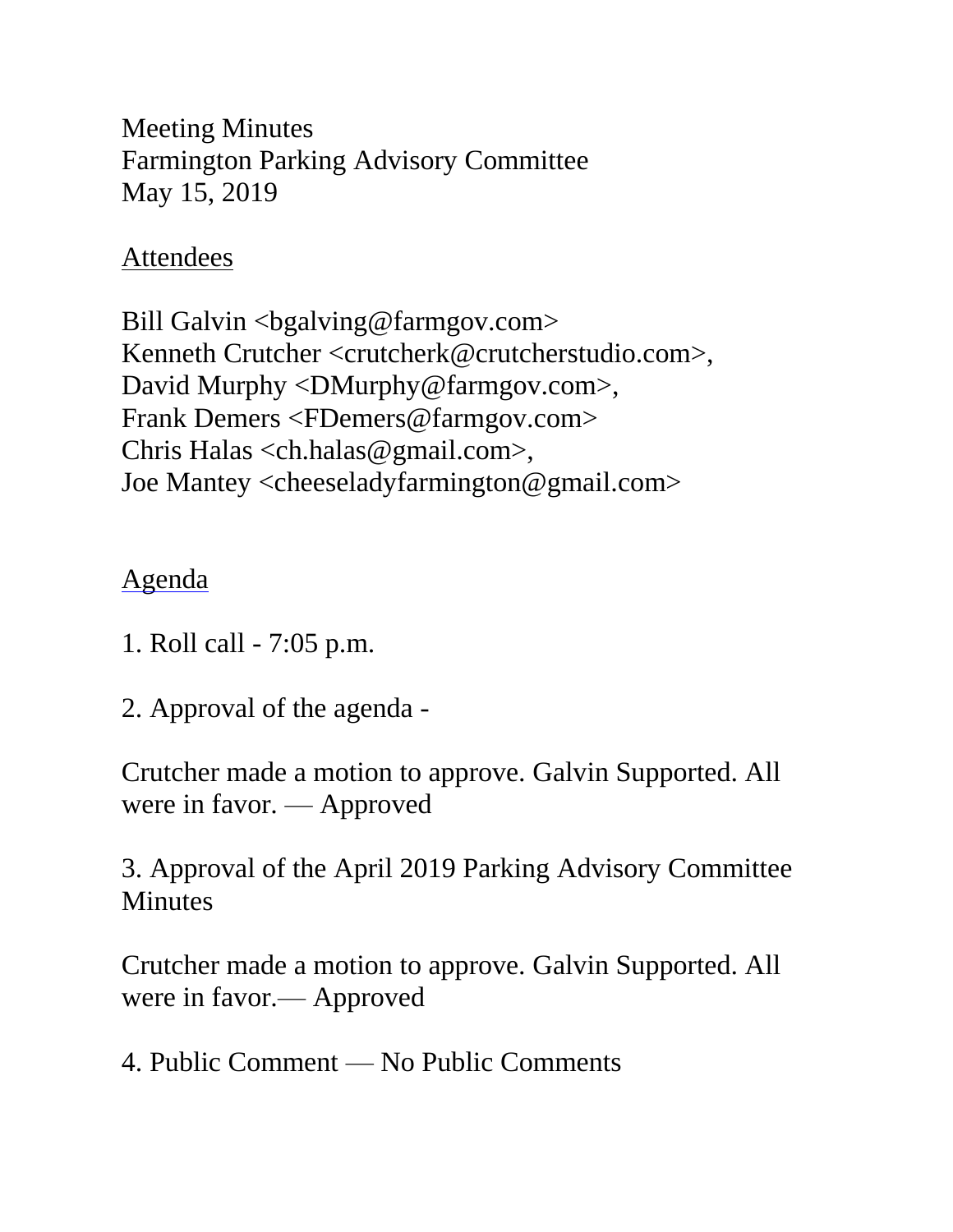## 5. Election of Officers

Galvin made a motion to keep the existing officers. Crutcher supported. All were in Favor.

6. Ride Sharing Sign (Changed to committee comment / public safety update)

Halas noted that the public safety update had been omitted from the agenda. He made a motion to have Chief Demers review the safety update prior to exploring the location of the ride sharing sign. Mantey agreed. Effectively, this changed the order of the agenda. The public safety update and committee comments would be combined and moved to item 6. All were in favor.

The public safety report indicated that violations remain minimal. Those who park in Farmington are creating an atmosphere of compliance with the time limits. However, there were 3 violations on Grand River in the last month. Chief Demers noted that additional attention will be paid to these spots given the opening of the Market.

The Masonic and library lots remain at high capacity during most weekdays.

7. Walk Around. The committee took advantage of the weather to survey the public lots. This tour was led by Chief Demers. Overall capacity was low at this hour.

The property at 33505 had many open spaces. This lot is a particularly underutilized resource by the public. It offers a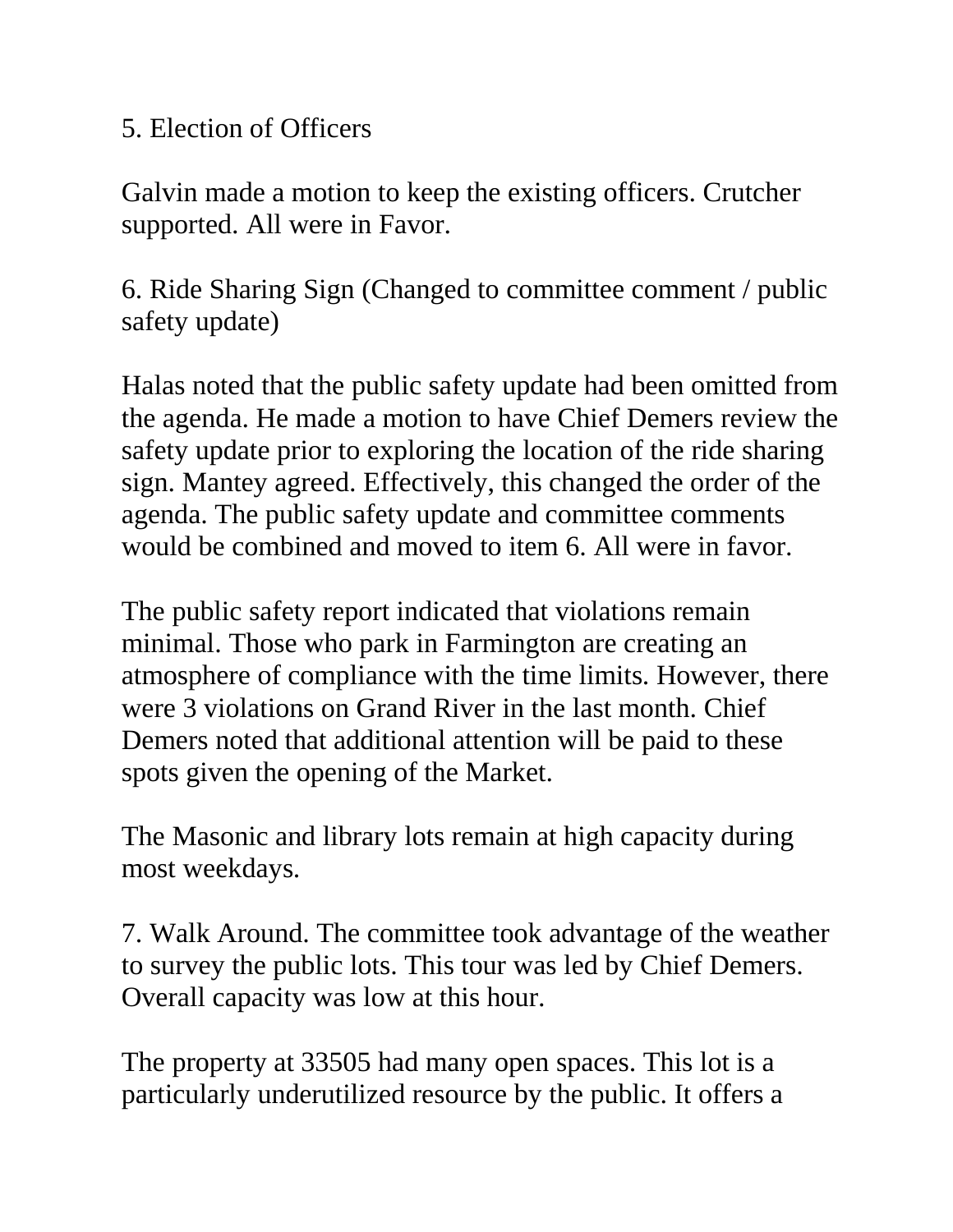clear sight line to the downtown businesses and is a short walk.

The city-owned spaces across from Darrel's Firestone are in disrepair. They are in need of repaving and restriping.

The Orchard Street lots are also largely underutilized by the public. Visitors to the Groves shops would benefit from increased awareness of these spaces.

Employees appear to be using the spaces at the MTC. That lot had moderate capacity.

There was some discussion of approaching the owners of the Clik Group about mounting a public security camera on their building. Chief Demers said he would look into a smaller, lower profile camera than what was originally proposed.

The North lot was near capacity at roughly 8:30 in the evening.

8. The committee agreed that the space on west-bound Grand River in front of the Civic Theater should be the first designated ride-sharing pick up and drop off location in Farmington. Future locations on Grand River near the Groves will be considered.

11. Adjournment 8:41

Appendix:

Chief Demers researched the ride sharing program in Ferndale. They are working with Lyft and Uber to reduce congestion by